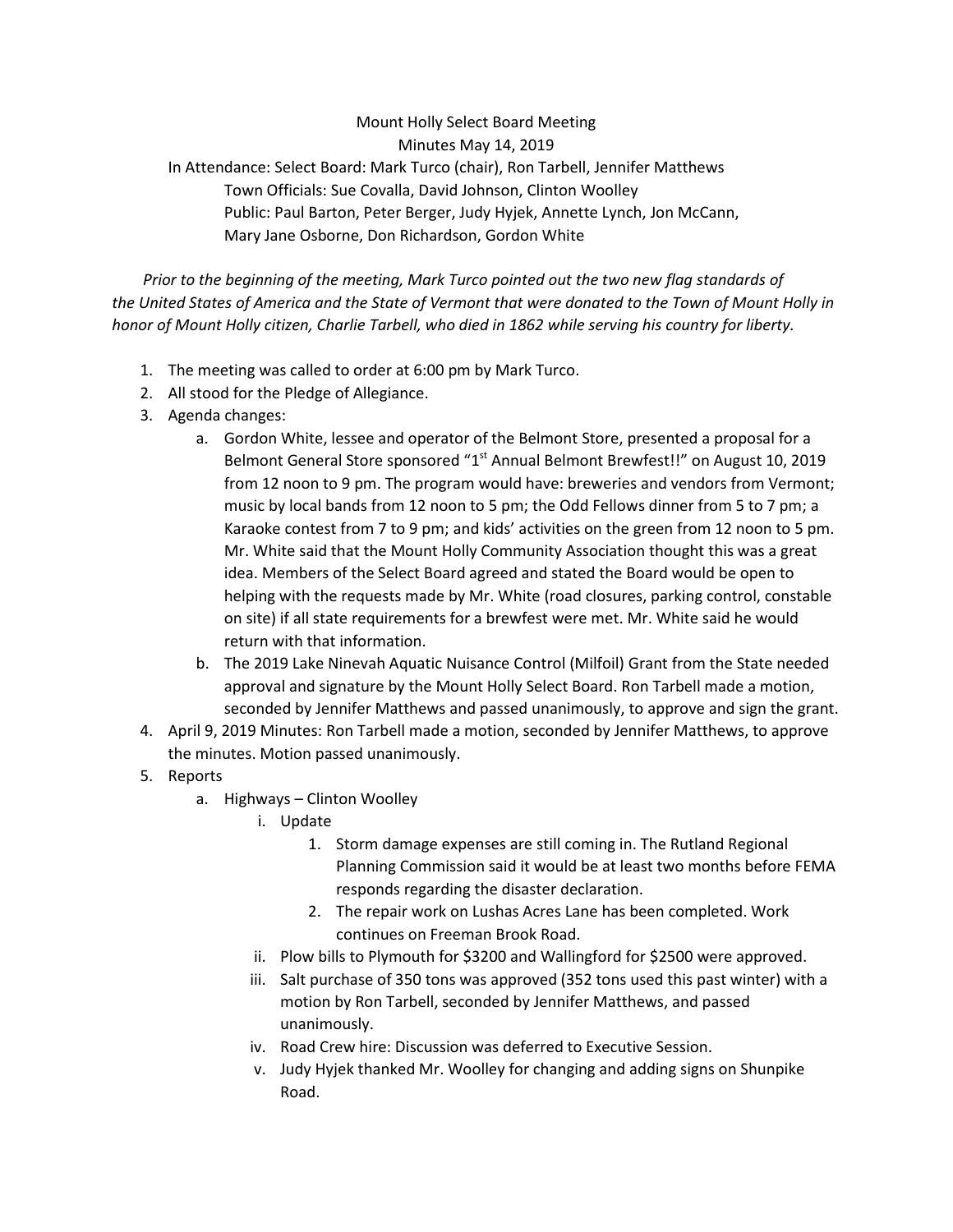- vi. A question arose about who was responsible for removing dog waste from the trash bin at Star Lake. Mr. Woolley responded that in the 14 years he has been with the Town, the road crew has never been responsible for doing so. The Select Board decided to place a "dog waste" notice on trash receptacles.
- b. Treasurer David Johnson
	- i. Monthly Income and Expense Report: \$51,879 in taxes is still outstanding on a total of 13 properties with legal proceedings to begin soon. As to the Profit and Loss: not much activity this time of year; all state aid for roads has been received; just over \$5700 to go to Rutland Regional Planning Commission for various services; solid waste revenues continue to be good, while expenses are down with 209 tons of garbage this year compared with 252 tons a year ago; the Workers Comp audit has been done; Education figures are still coming in, with about \$439,000 to go to the Education Fund by the end of month; storm damage expenses are still coming in with three bids now needed for the work on Beaver Meadow Road.
	- ii. Reappraisal Revenue Fund: \$204 more was received than budgeted. Jennifer Matthews made a motion to add the extra \$204 to the Reappraisal Reserve Fund. Motion was seconded by Ron Tarbell and passed unanimously.
- c. Delinquent Tax Update: Peter Perrino was unable to be present. David Johnson reported that it has been hard to find a tax sale attorney, as all want more than 15% of sale. Select Board decided to wait to hear from Mr. Perrino.
- d. Rutland Regional Planning Commission: Jon McCann, Town RRPC Rep, reported on his first meeting, which was primarily devoted to data studies of the county:
	- i. US Census will have 1800 census positions available in the State (approx. 180 in Rutland County). These positions pay well and last for months. The Select Board agreed to get this information out to the community.
	- ii. Local census response is important as it provides about \$2500 in Federal funds per resident counted.
	- iii. Data requests and resource assistance is available for planning and other needs.
	- iv. A Wetlands Bill making its way through the Legislature could soon shift the burden from the State to localities. Mr. McCann with RRPC will monitor bill. Mark Turco, with concurrence from Ron Tarbell and Jennifer Matthews, declared Jon McCann's report a "great update" and looks forward to such updates continuing.

## 6. Old Business

- a. Reorganization
	- i. Rutland County Solid Waste District Representative: A new representative is needed, as Carrie Dougherty who was appointed in March no longer works for the town. Clinton Woolley, the alternate rep, volunteered. A motion was made by Jennifer Matthews and seconded by Ron Tarbell to appoint Mr. Woolley Mount Holly's Representative. Motion passed unanimously. Mr. Woolley noted that the meetings were usually about economics related to markets and recyclables. Don Richardson volunteered to serve as the Alternate Rep. Ron Tarbell made a motion, seconded by Jennifer Matthews, to appoint Mr. Richardson the Alternate. Motion passed unanimously.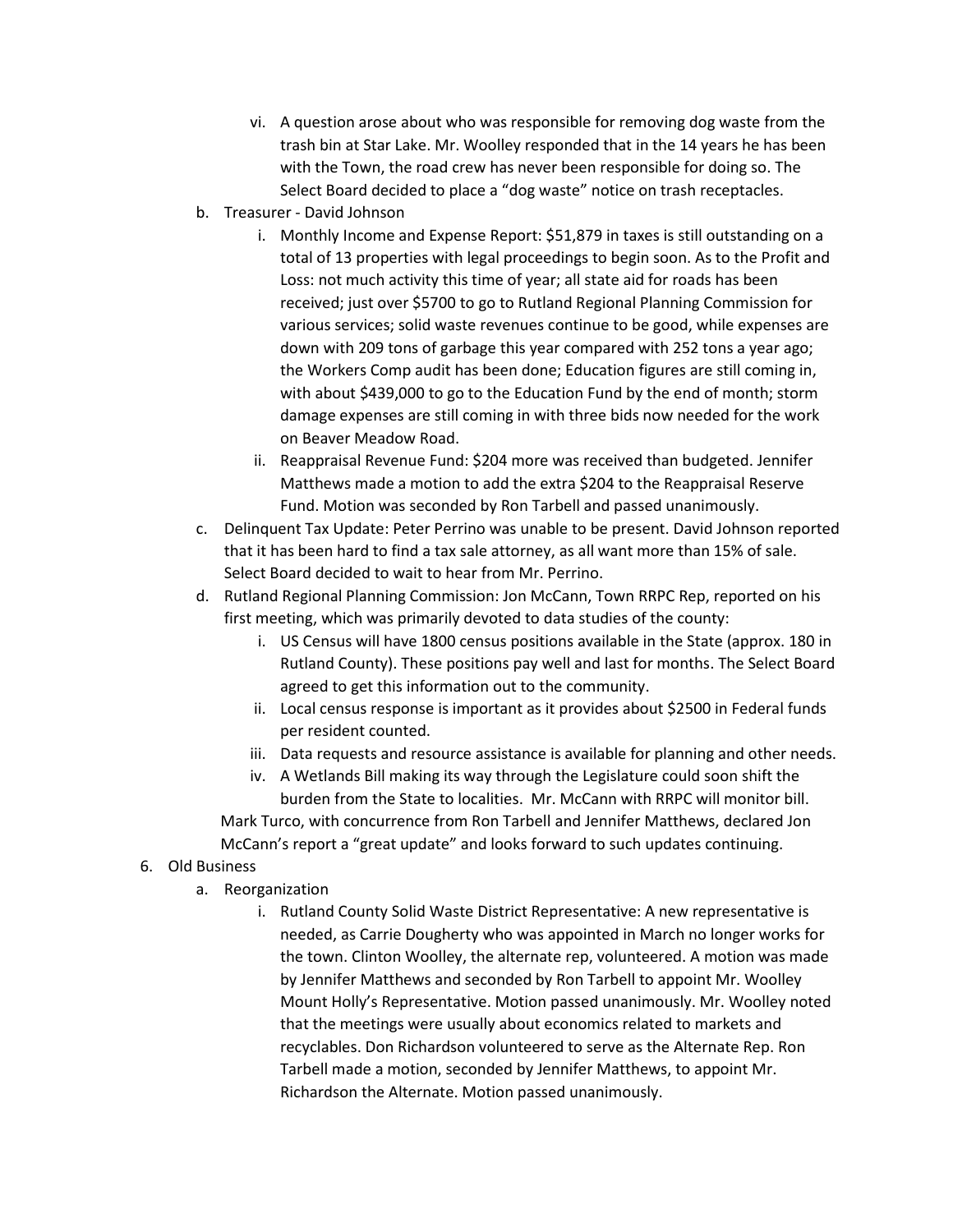- ii. Conflict of Interest Policy: The Policy, based on a model developed by the Vermont League of Cities and Towns, needs to be signed by July first. The Select Board will sign it at the June meeting, and hereafter, will sign it in March as part of the Annual Reorganization Meeting.
- iii. Copies of the Policy will be available for public viewing both in a binder kept in the Town Office and on the town website.
- b. Local Emergency Management Plan and National Incident Management System: Following on the discussion at last month's Select Board meeting, there is a new template requiring much more detail. Jennifer Matthews has worked on fleshing out those details. Mark Turco will serve as Emergency Management Director with Russ Garrow as Emergency Management Coordinator. The town should readopt the NIMS standards which were last adopted in 2008. Don Richardson noted that changes in LEPC II through RRPC would probably need to be integrated with the above new changes.

## Further information:

- The Town's Emergency Operations Center will be located at the Town Office.
- The Primary Shelter is located at the Elementary School. Second and Third sites are the Belmont Fire Station and the Oddfellows Hall.
- Neither the Town Office nor the School has a back-up generator and no grants are currently available for this. Many small towns are in the same position.
- It was asked if the Town Garage could be the Emergency Operations Center as it has a generator.
- Further discussion centered on the method for emergency communication. There are about 30 hand-held radios in town used by Town, Road, Fire and Rescue members.
- There was additional discussion about the availability of defibrillators. Rescue and the School each have one; the Town Office does not have one.
- The question of a designated helipad arose. DHART uses VT Route 103.
- Ms. Matthews pointed out that once an emergency has been declared, FEMA will cover 75% of costs. With the LEMP in place, the State will cover 12.5% of remaining costs, so that the Town and taxpayers are only responsible for the last 12.5% of costs.

A motion was made by Ron Tarbell and seconded by Jennifer Matthews to approve NIMS and the LEMP, pending input from Russ Garrow on the use of the town garage or the Belmont Fire Station as the back-up Emergency Operations Center, before signing the Plan. The motion passed unanimously. The Select Board also agreed that the emergency plan information would be available to the public on the town website, bulletin boards, and on the inside back cover of the Annual Town Report.

c. Other: Jennifer Matthews reported that work on the donation, construction, or acquisition of a Swap Shed at the Transfer Station continues. Anyone interested in helping make the Swap Shed a reality is asked to call the town office.